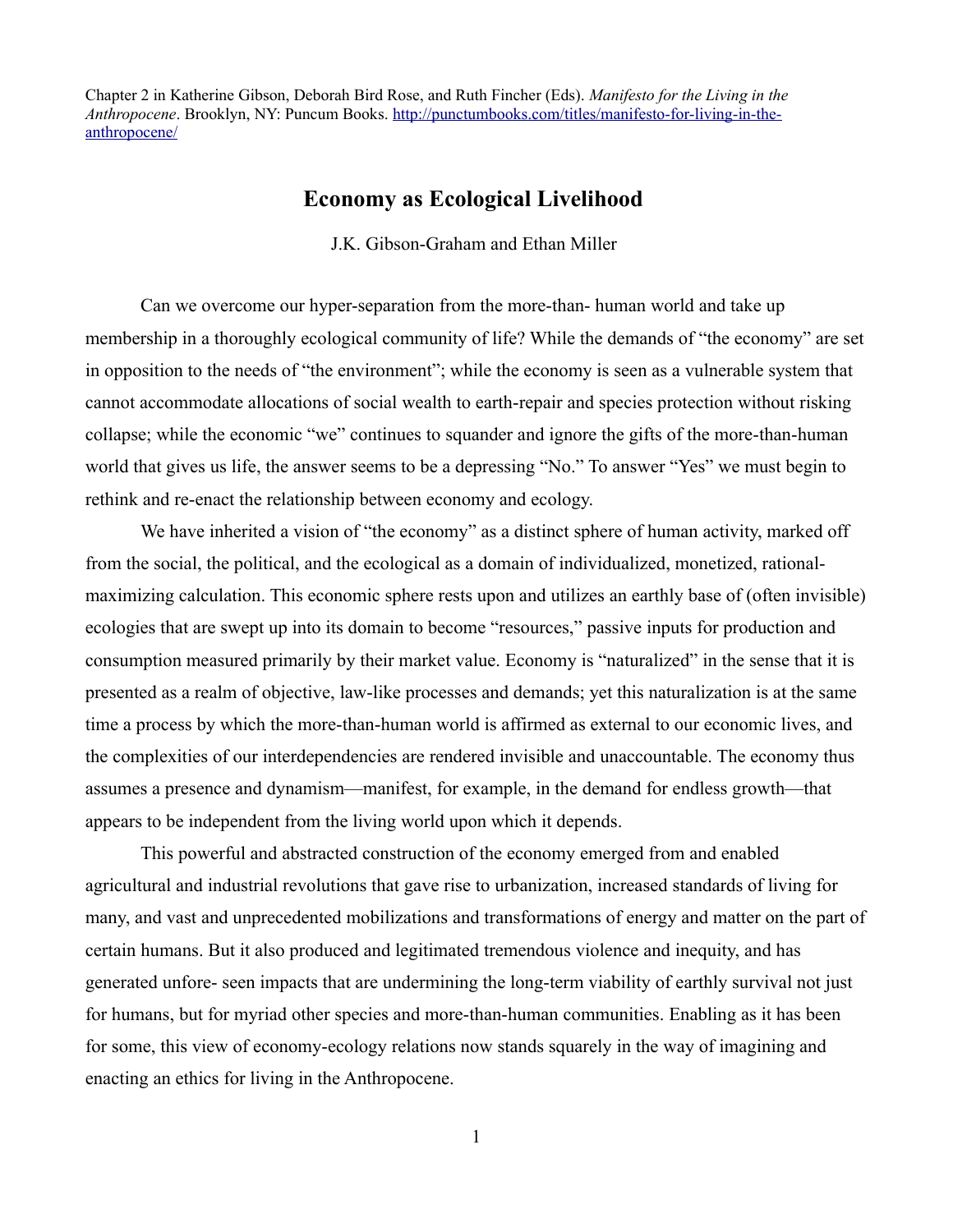Recognizing "the economy" as a historical, discursive production rather than an objective ontological category (Mitchell 1998, 2008; Callon 2007) can enable us to begin exploring different ways of thinking and experiencing our processes of livelihood-making. What if we were to see economic activities not in terms of a separate sphere of human activity, but instead as thoroughly social and ecological? What if we were to see economic sociality as a necessary condition of life itself? What if we were to see the economy as ecology—as a web of human ecological behaviors no longer bounded but fully integrated into a complex flow of ethical and energetic interdependencies: births, contaminations, self-organizings, mergings, extinctions, and patterns of habitat maintenance and destruction?

Starting from this premise, we might begin to see the history of economic thought as a discursive enclosure of ecological space analogous to—and, in fact, historically parallel to— the material and legal enclosure of commons from the 16th century to the present (Perelman 2000). Just as the discourse of individual private property emerged with its legal rules of ownership, use and transfer, divorcing property (as a thing) from social relations, so the discourse of a separate economy evolved with and through terms, techniques and disciplinary practices that increasingly differentiated and distanced it from other spheres of human and non-human behavior and interaction. Economy, then, was produced when discursive boundaries, at once symbolic and material, were drawn around a particular configuration of ecological relationships—specifically those between certain humans and a world made into resources for their instrumental use. Diverse processes of human livelihood were reduced to narrow logics. Sociality was reserved only for those who count as "human." And all more-than-human life was relegated to the domain of passive objects.

By making a certain kind of sense of the world, this discourse of "the economy" literally made sense transforming our sensual perceptions and experiences, altering the material and conceptual conditions of possibility for our identifications with others, and changing our abilities to see, think and feel certain inter-relationships and the responsibilities that come with such experiences. Our challenge is to engage in forms of thought and practice that undermine the conditions of possibility for thinking "the economy" as a hyper-separated domain beyond the reach of politics, ethics and the dynamics of social and eco- logical interdependence. How might we cultivate genuinely ethical ecological-economic sensibilities? How might we reconfigure our notions of economy and ecology in ways that help us take responsibility for being alive together as life? We suggest three strategies that might bear some ethical fruit.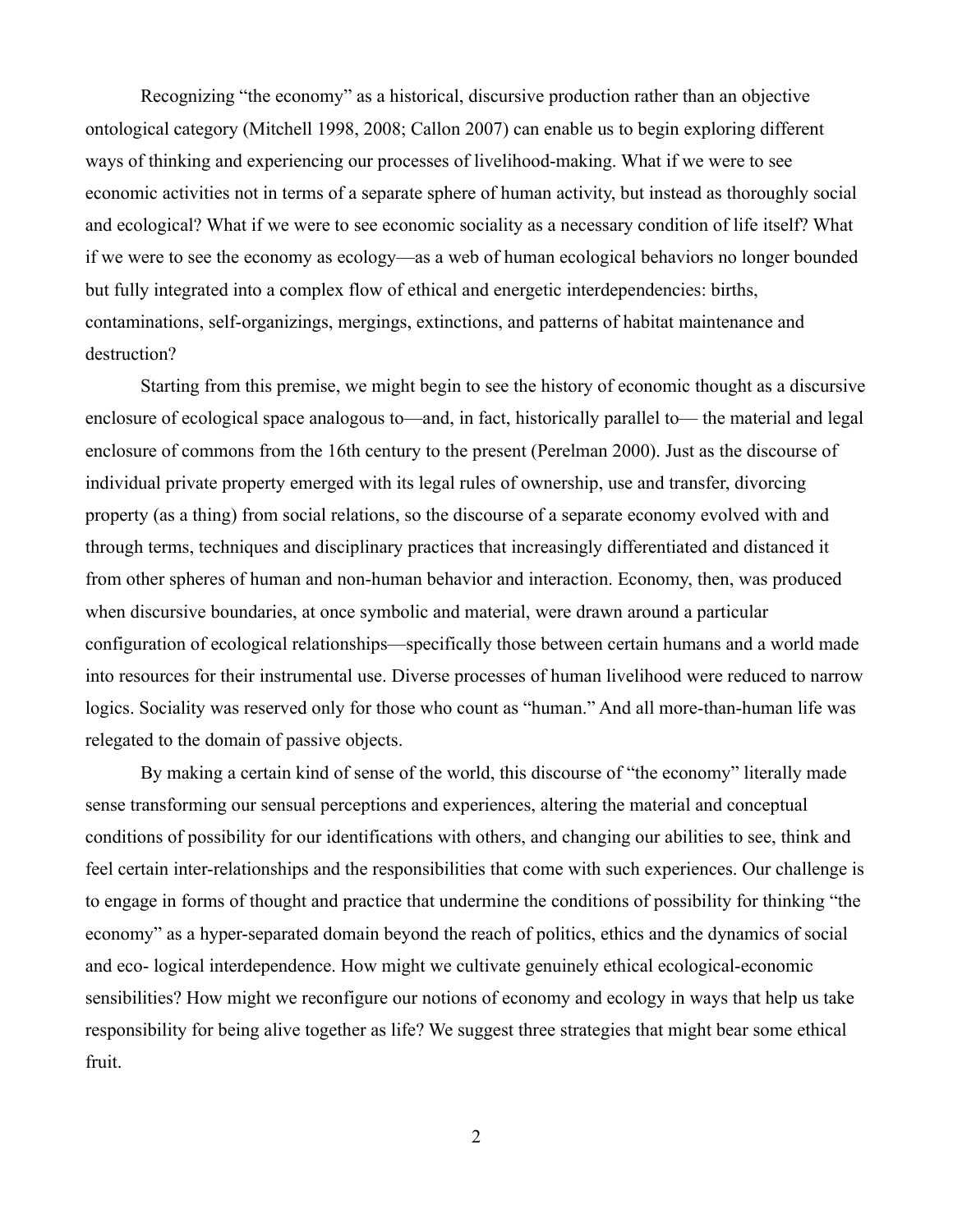#### *Strategy 1: Rethinking Being*

For political theorist Jean Luc Nancy, the individual emerges from an essential sociality, rather than the other way around as is often conceived (2000, 44). He suggests that we replace the singular philosophical conception of "Being" with a "being-in-common" that does not reduce us to a unity or shared essence. For theorist of evolutionary biology Lynn Margulis, the process of symbiogenesis suggests that "individuals are all diversities of co-evolving associates" (quoted in Hird 2009, 65). Life does not exist without community as a process of connection-amidst-difference, without being-incommon. "Life," write Margulis and Sagan, "is an orgy of attractions" (Margulis and Sagan 1995, 157).

If we cease to think of ourselves as singular, self- contained beings and begin to think alongside, for example, the multiple communities of bacteria and bacterial symbionts from which we continually take shape and of which we are but fleeting, temporary manifestations (Hird 2009; Hird 2010); or if we place our activities in the context of the billions-of-years-old, emergent, planetary-scale process of biological self-construction known as "Gaia" (Lovelock 2000; Harding 2006; Volk 2003), it is no longer possible to identify a singular "humanity" as a distinctive ontological category set apart from all else.

What difference might it make if we accept that from the scale of Gaia, to the scale of the microscopic bacteria that form the laboring basis for nearly all biological energy production and transformation, there is a "we" bound together in myriad interrelationships that are themselves the very conditions of existence for our sense of a human "we"? Being-in-common—that is, community—can no longer be thought of or felt as a community of humans alone; it must become multi-species community that includes all of those with whom our livelihoods are interdependent and interrelated.

From this standpoint, there is no more ground for the construction of a human "economy" separate from its ecological context than there would be for ecologists to consider the provisioning practices of bees as an independent "system"—with its own internal laws and imperatives— wholly separate from their constitutive interrelationships with flowering plants, other pollinators, soil mycorrhizae, nitrogen fixing bacteria, seed dispersing birds and mammals. Human sociality is simply a particular manifestation of the mutual interrelationships between and among species and between and among communities of living beings that implicate lives ranging from the mitochondria in our cells to pollinators that make agriculture possible. If, to paraphrase Foucault, there is no "outside" to ecology (1980, 141), the big difference between those who have economy and those who don't is our symbolic capacity to represent ourselves as constituting a distinct sphere of existence in which sociality is reduced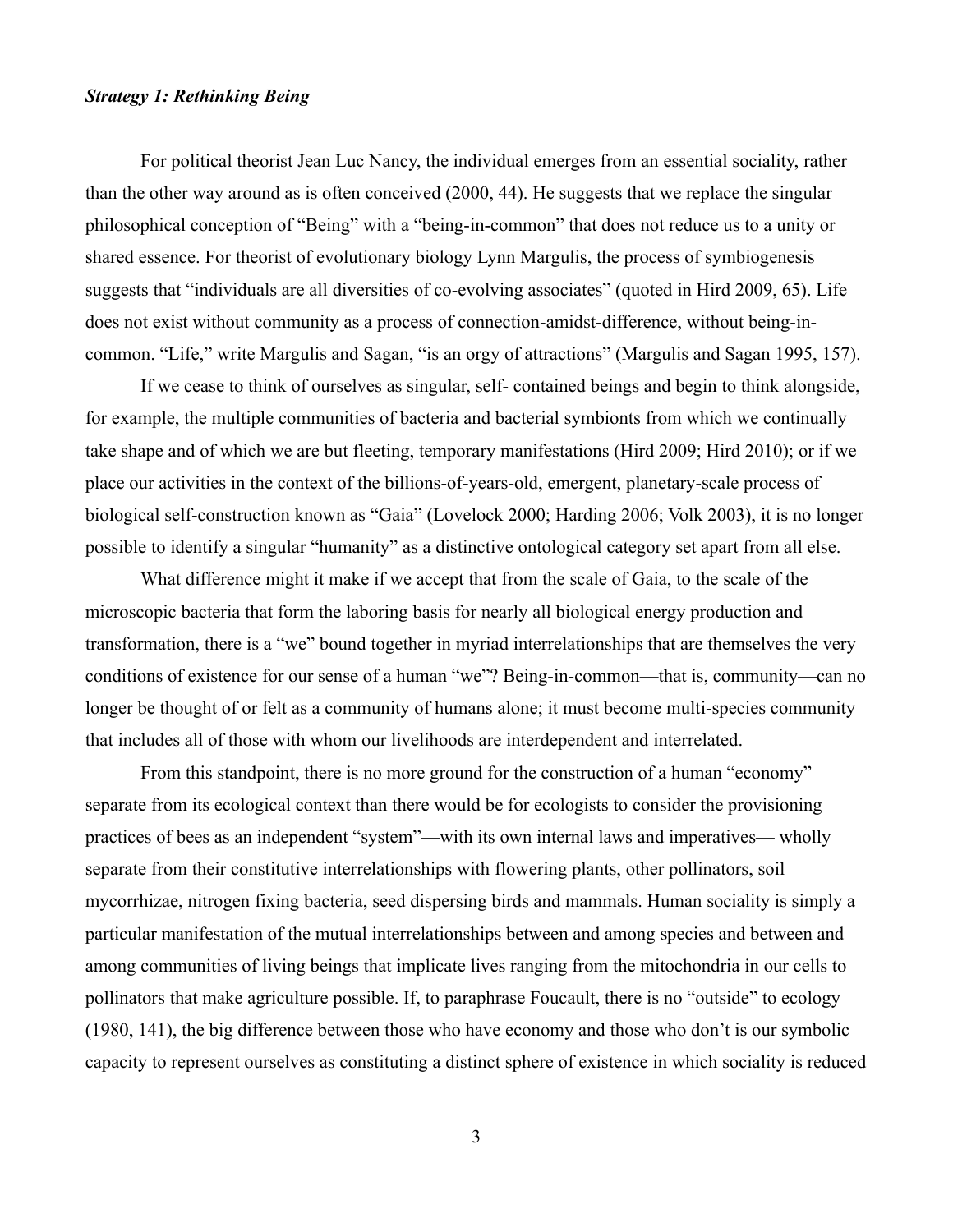to individual desire. In other words, we are separate only by virtue of our ability to conceive of these separations.

We might say, from a Gaian perspective, that we humans are a manifestation of the selforganizing processes of planetary life experimenting with particular forms of self-consciousness. Certainly this makes members of our species distinctive and allows us to generate previously impossible ecologies. But by thinking and building ourselves into self- conscious separation from ecological interrelationships and the sociality of life, we have made many of our livelihood processes into enemies of ecological resilience. Our acknowledgement of this history, and our commitment to rejoining a community of life through both our concepts and our actions is a crucial step toward a more robust ethical engagement with the world.

#### *Strategy 2: Redefining Economy*

Let us try to think "economy" not as a unified system or a domain of being but as diverse processes and interrelations through which we (human and more-than-human) constitute livelihoods. "Economy" (*oikos*-habitat; *nomos*-negotiation of order) might then become a conceptual frame or theoretical entry point through which to explore the diverse specificities of livelihood creation by a population (members of the same species) or a community (multi-species assemblage). Economic analysis might then trace and track practices of community survival/management, including processes of co-existence and interdependence with all other populations or communities. Now, if we imagine the co-existence of diverse human economies, diverse salmon economies, diverse bee economies, diverse bacterial economies, and so on, along with the spatio-temporal community economies that they create together, "ecology" (*oikos*-habitat, *logos*-account of) becomes a conceptual frame from which to view the articulated whole of interacting diverse economies. The ecological entry point forces us to step back from the temporary centering operations of economics and ask how relations of livelihood creation and collective provisioning interact, conflict, co-constitute each other, and generate emergent properties.

Clearly such an approach would challenge us to rethink our places in the world, and to reimagine the identities and social categories through which we've grown accustomed to view our interrelationships. What other differences can this redefinition make? For one, it might enable us to develop stronger conceptualizations of livelihood processes that are shared across species and from which we might have a great deal to learn. Jacobs' (2000) application of ecological concepts to regional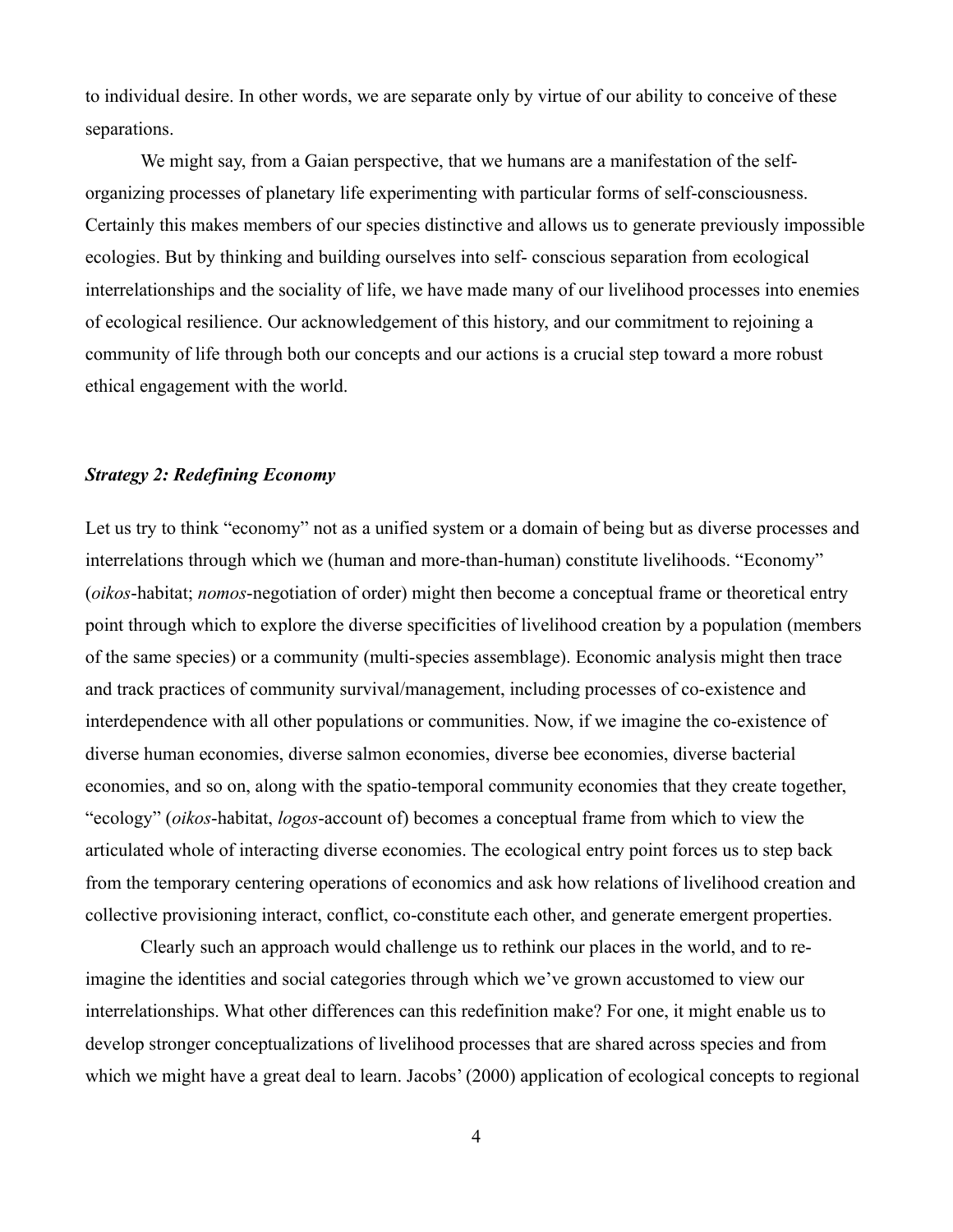economies, experimental practices of biomimicry (Benyus 2002), and the application of ecological wisdom through permaculture design (Mollison 1990; Holmgren 2002) are all examples of sites where the livelihood work of bees, grasses and bacteria become spaces of inter-species learning.

This redefinition might also offer pathways for developing more robust understandings of the complex interconnections between specific human livelihood practices and the more-than-human world from which they emerge (and which they transform). It might lead, for example, to a different analysis of the ethical and material implications of interdependence between diverse bee economies and diverse hu- man agricultural economies—from the vast agri-business economy that promotes monoculture and dependence on the industrial reproduction of non-native pollinators (Mathews 2011a) to the integrated community farm that cultivates resilient polycultures of human, plant and bee life. When we begin to recognize that we are not alone in our livelihoods and that our human economies are inextricably linked with the economies of more-than-human others, might our ways of understanding and experiencing economic crisis, development and well-being begin to fundamentally shift?

### *Strategy 3: Ethical Coordinates for More-Than-Human Community Economies*

We have redefined economy as ecology from the standpoint of actors constituting a community and producing livelihoods together, and ecology as the interactions of different diverse community economies. We arrive, then, at the ethical questions that lie at the heart of our economic and ecological relations: "How do we live together with human and non- human others?" Here we might turn to the work of identifying key sites of ethical negotiation—what we have elsewhere called the ethical coordinates of community economies (Gibson-Graham 2006, Ch. 4; Gibson-Graham and Roelvink 2010). Building on and adding to these, we suggest that an economic ethics for the Anthropocene calls us to become practiced in negotiating:

- PARTICIPATION: Who is the "we" that participates in the constitution of livelihoods and community economies? This involves cultivating forms of knowing and becoming that open us to the complexities of our interdependencies, to their animate interactions with us, and to the forms of responsibility this calls forth.
- NECESSITY OR SUFFICIENCY: What do "we" need for survival? What constitutes "enough"? This includes asking about what is necessary for the dignified survival of all living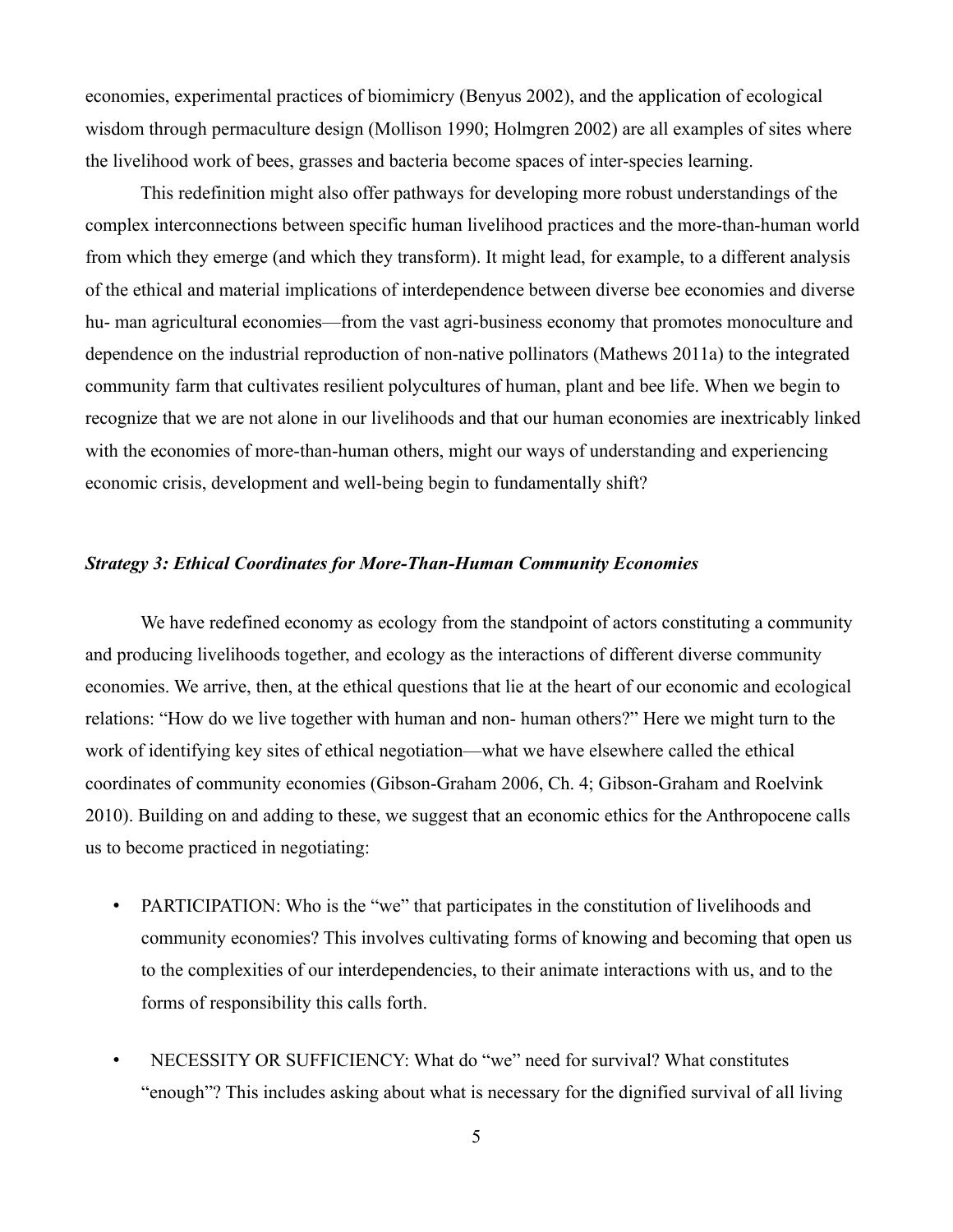beings and communities with whom we are interdependent, and about how we might consume in ways such that one species' or community's consumption does not compromise the survival chances of others.

- SURPLUS: How do "we" produce, appropriate, distribute and mobilize surplus? Our new accounting must include surplus that is generated not just by human labor, but by the work of plants, animals, bacteria, fungi and dynamic energetic systems.
- COMMONS: How do "we" make and share a commons, the material commonwealth of our community economies, with this new, more-than-human "we" in mind? Can we, for example, begin to see the chickens, bees and fruit trees of a cooperative farm not as part of that farm's commons (as shared resources), but rather as living beings participating in the co-constitution of the community that, together, makes and shares the farm?

Imagine an economics in which these kinds of questions were placed at the forefront of theory, public debate, and practical action—an economics in which the dynamics of livelihood were understood not in terms of a narrow range of monetized maximizing (human) activity unfolding according to the dictates of market forces, but as dynamics of appreciative inquiry into diverse forms of interdependence, complex relations of community-making, and ethical negotiations of multiple rationalities and ways-ofliving. If community is what emerges as living beings make and share worlds together, then community economies are the sites where we imagine and struggle—as increasingly-attentive members of a community of life—to balance our needs with the needs of others, to account for and to offer recompense for the gifts of surplus we receive from the earth and earth others, and to begin to build together an ethical practice of economy for living in—and beyond—the Anthropocene.

## **References**

Benyus, Janine. 2002. *Biomimicry: Innovation Inspired By Nature*. New York: Perennial Publishers.

Callon, Michel. 2007. "What Does It Mean To Say That Economics Is Performative?" In *Do Economists Make Markets": On the Performativity of Economics*. Ed., Donald MacKenzie, Fabian